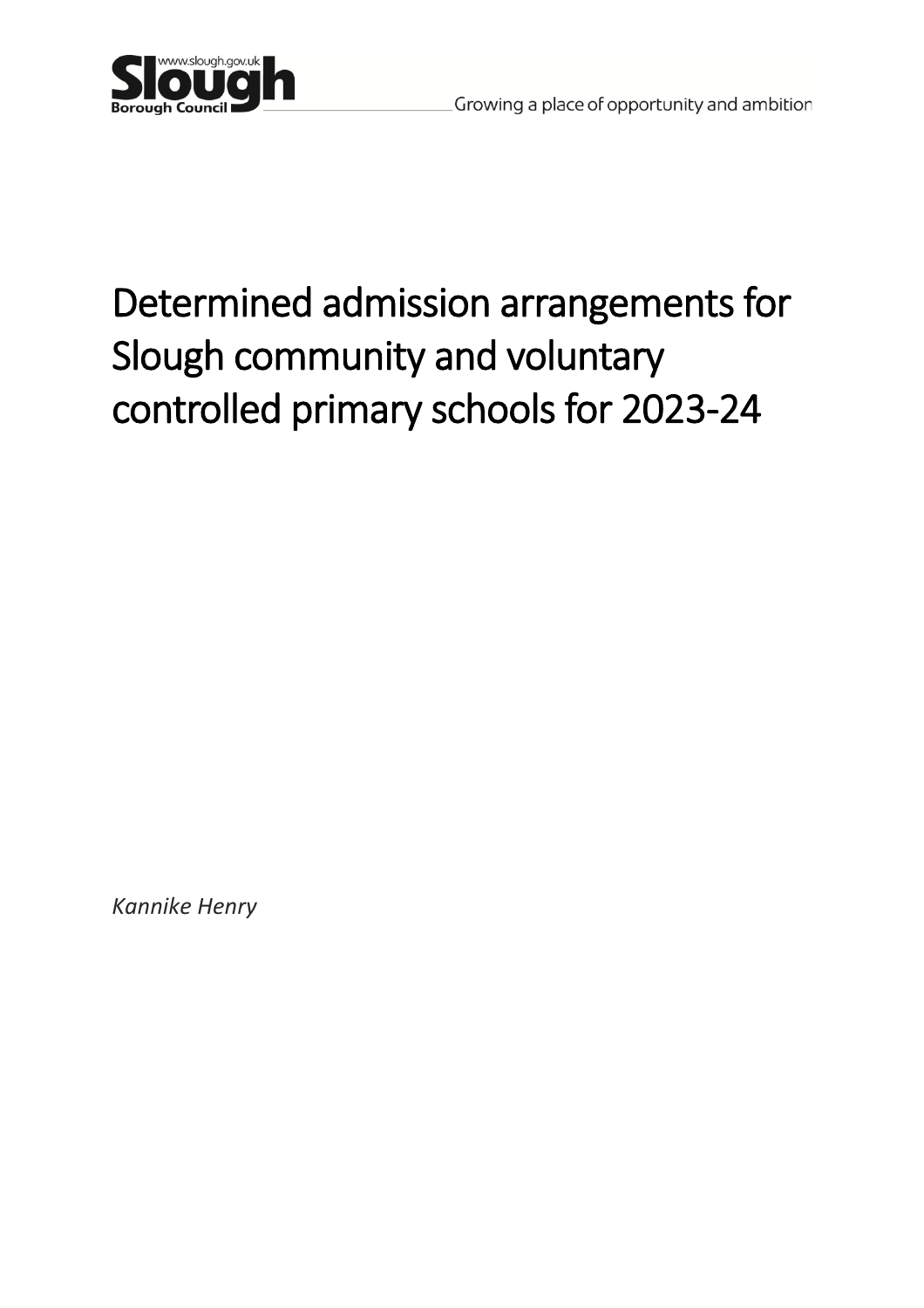

# **Table of content**

| <b>Section</b>   | <b>Content</b>                              | Page Number |
|------------------|---------------------------------------------|-------------|
|                  | Introduction                                | 2           |
| <b>Section 1</b> | <b>Published Admission Numbers for</b>      | 3           |
|                  | <b>Community and Voluntary Controlled</b>   |             |
|                  | <b>Primary Schools</b>                      |             |
| <b>Section 2</b> | Over-subscription Criteria of Community     | $4 - 8$     |
|                  | and Voluntary Controlled Primary Schools    |             |
| <b>Section 3</b> | Admission of Children outside normal age    | $9 - 10$    |
|                  | group                                       |             |
| <b>Section 4</b> | Deferred Entry / Right of Appeal /          | 11          |
|                  | Withdrawal of school place                  |             |
| <b>Section 5</b> | Information regarding Primary In-Year       | 12          |
|                  | <b>Admissions and Fair Access Protocols</b> |             |

### **Contact Details:**

School Admissions Slough Borough Council Observatory House 25 Windsor Road Slough SL1 2EL Email: \_admissions.helpline@slough.gov.uk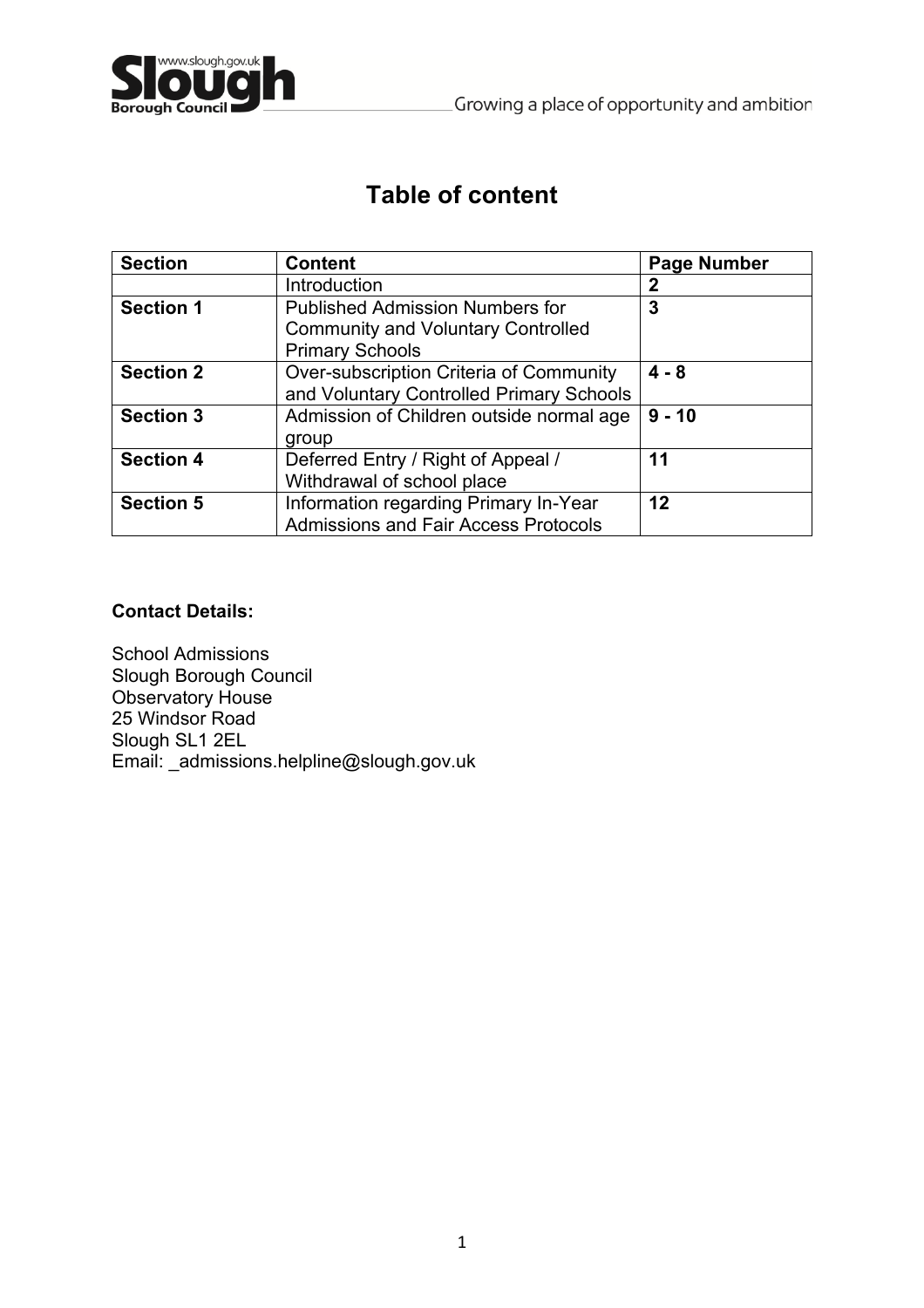

# **Introduction**

### **What is this document about?**

This document is about the determined admission arrangements of three Slough community primary schools and one voluntary controlled school for 2023-24

#### **What are admission arrangements?**

Admission arrangements are the overall procedure, practices and oversubscription criteria used in deciding the allocation of school places including any device or means to determine whether a school place is to be offered.

Each year all admission authorities must review the admission arrangements for their schools, and formally set, or 'determine', these arrangements by 28 February.

Governing bodies/Trustees of voluntary aided and foundation schools, free schools and academies are the admission authority for their school. **Slough Borough Council is the admission authority for three community schools and one voluntary controlled school in the area.**

The three community primary schools are Claycots School, Penn Wood Primary School and Wexham Court Primary School.

The voluntary controlled school is St Mary's C of E Primary School.

The council consulted on this admission arrangements between **Friday 26 November 2021 and Friday 28 January 2022**,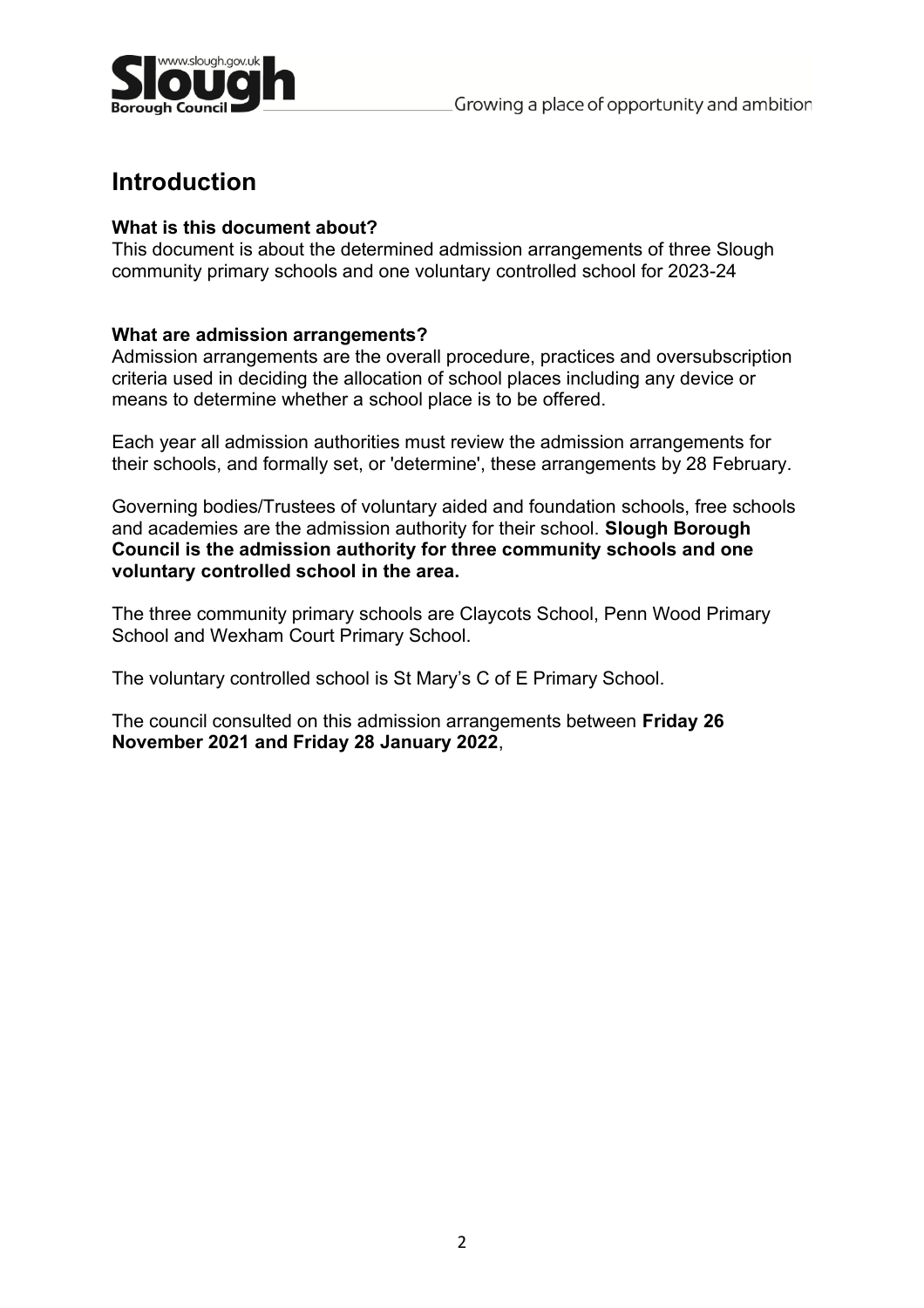

# **Published admissions criteria**

Published Admissions Number (PAN) is the number of pupils that a school can admit into each relevant year group i.e reception

As part of the admission arrangements for a school, the admission authority must set an admission number for the "relevant age group" i.e. the age group at which pupils are, or will normally be admitted to the school e.g. Reception, Year 3 for a Junior school or Year 7.

The School Admissions Code (2021) states that for a community or voluntary controlled school, the local authority (as admission authority) must consult at least the governing body of the school where it proposes either to increase or keep the same PAN.

The published admission numbers (PANs) for Community and Voluntary Controlled Schools for 2023-24 are shown below:

| <b>Community primary schoools</b>  | Published admission number (pan)<br>2023-24 |
|------------------------------------|---------------------------------------------|
| Claycots School (Britwell)         | 120                                         |
| Claycots School (Town Hall)        | 120                                         |
| <b>Penn Wood Primary School</b>    | 90                                          |
| <b>Wexham Court Primary School</b> | 90                                          |

| <b>Voluntary controlled primary</b> | Published admission number (pan)<br>2023-24 |
|-------------------------------------|---------------------------------------------|
| St Mary's C of E Primary School     | 90                                          |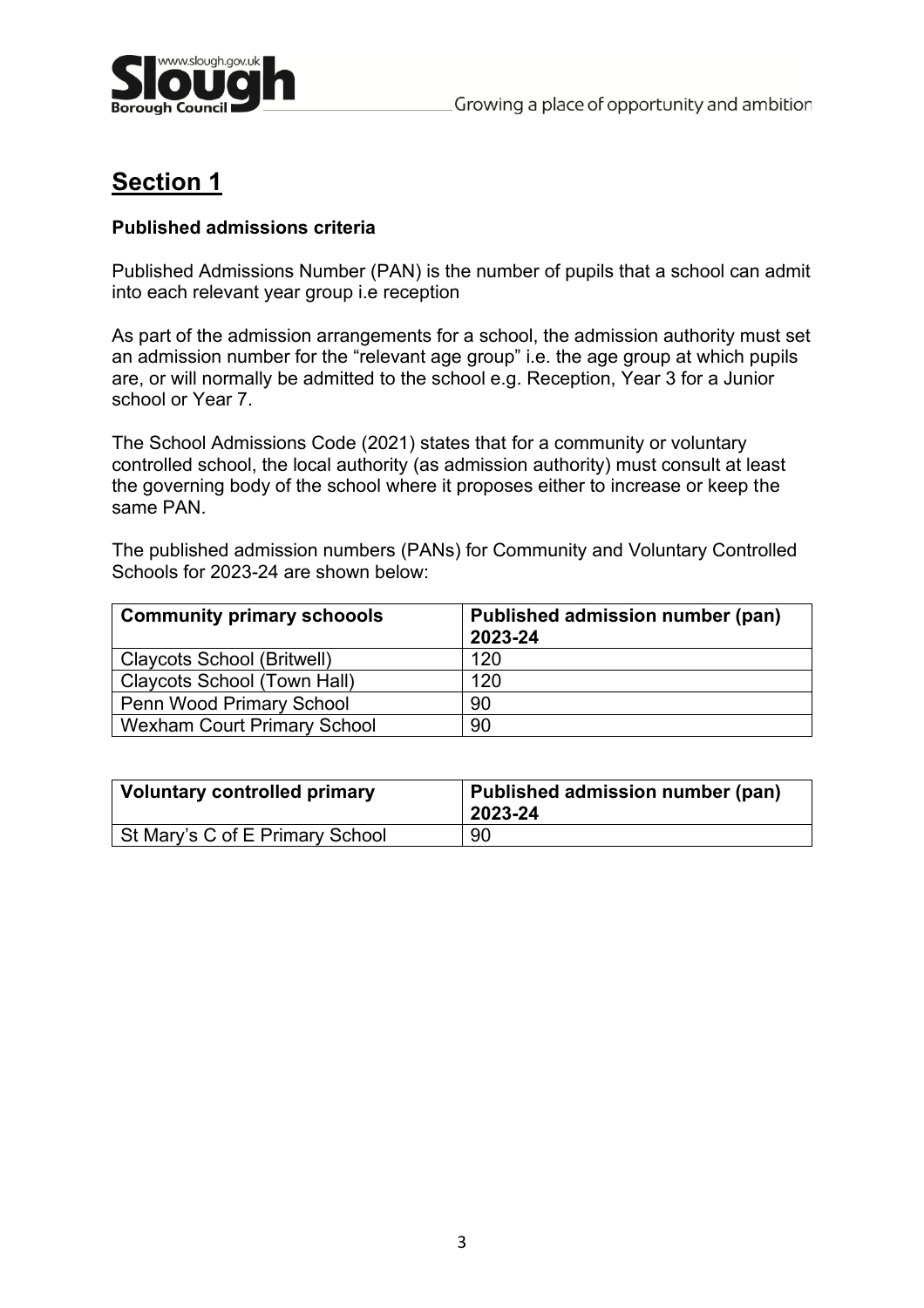



# **Section 2:**

# **Over-subscription Criteria of Community Schools 2023-24**

Admission authorities for schools are required to have oversubscription criteria for each school. Oversubscription criteria refers to the published criteria that an admission authority applies when a school has more applications than places available to decide which children should be allocated a place.

All children whose Education, Health and Care Plan names the school will be admitted. If a school is not oversubscribed, all applicants will be offered a place.

Where a school is oversubscribed, the order of priority that will be applied for all children is as follows:

#### **1.Looked after child**

Looked after children and all previously looked after children, including those children who appear (to the admission authority) to have been in state care outside of England and ceased to be in care as a result of being adopted. (See note below)

#### **2.Exceptional Medical/Social need**

Children who have exceptional medical or social circumstances require attendance at a particular school rather than any other school. The reasons must be fully supported in writing by a professional person involved with the child such as a doctor or social worker. This must show that the school requested is the only school that the child can attend because of the exceptional medical and social needs. All documents must be submitted with the common Application Form (CAF) or with a printed copy of the online form if completed online. (see note below)

#### **3.Sibling**

Children who have a brother or sister, half brother or sister, adopted brother or sister, step brother or sister, foster brother or sister (not cousins), living in the same family unit at the same address as the child on roll at the school - at the time of application and expected to still be on roll at the time of admissions.

#### **4. Children of staff**

Children of any member of staff, regardless of role in the school where

- (a) The member of staff has been employed at the school for two or more years at the time of application or
- (b) The member of staff is recruited to fill a vacant post for which there is a demonstrable skill shortage

#### **5. Catchment area**

Children who live in the catchment area of the school

#### **6. Distance**

All other applicants who live nearest from home to school.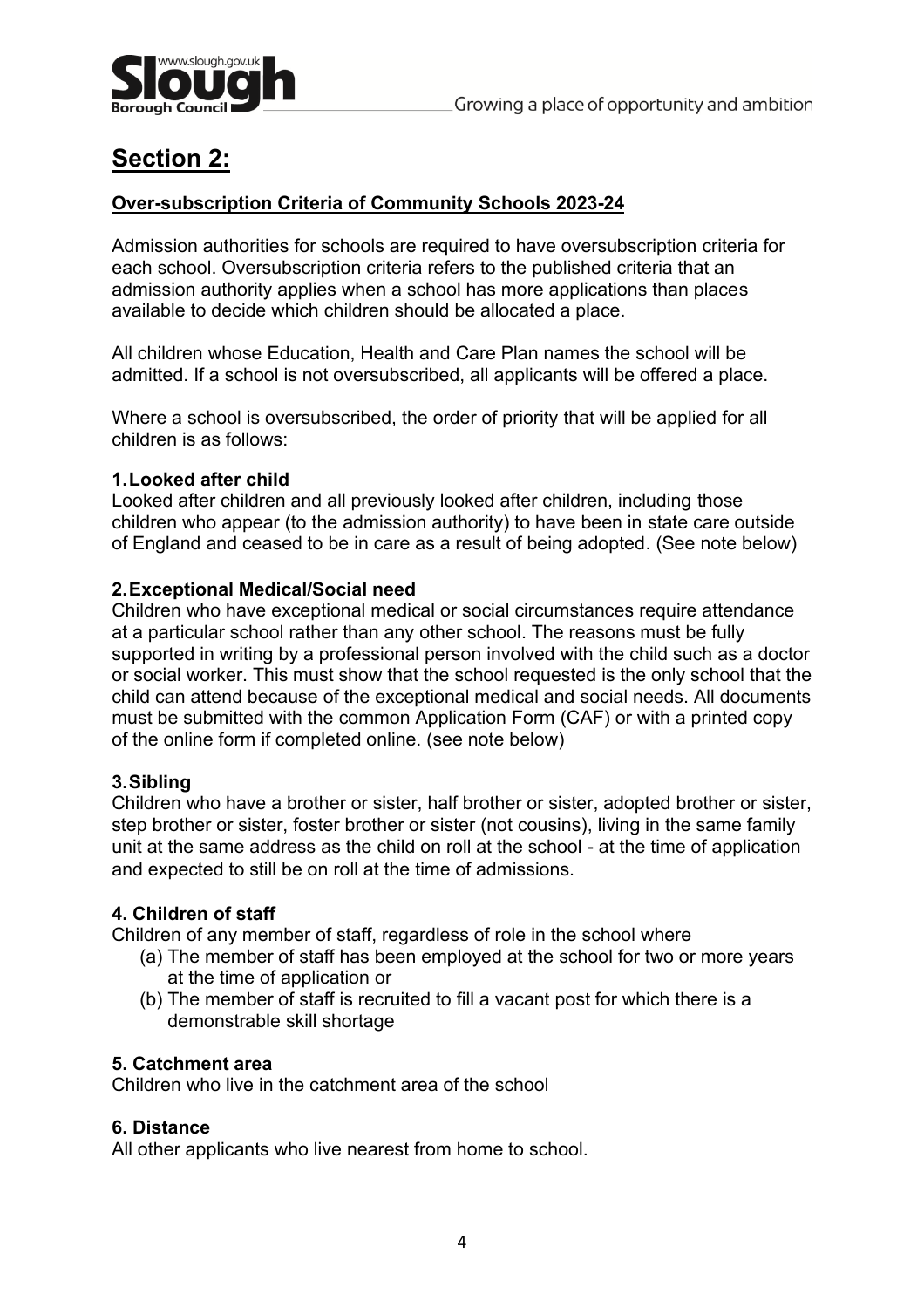

# **Tie Breaker**

In the event that two or more children in all other ways have equal eligibility for the last available place at the school and cannot be separated, their names will be issued a number and drawn randomly to decide which child should be given the place.

### **Multiple births**

If children of multiple birth (twins and triplets) require admission in the same year group and there is only one place available within the published admission number, places will be offered to those children over and above the school's PAN.

### **Waiting list**

The Local Authority will maintain a waiting list for all community and voluntary controlled schools. To ensure that the LA, as the admissions authority, meets its duty to continue to co-ordinate admissions beyond the offer date and comply with the parents' highest possible preference, we will ensure that waiting lists do not contain lower ranked preferences.

Waiting lists for all community and voluntary controlled schools will include all those that applied after the national closing date. Waiting lists will be held in the order of oversubscription criteria, not in order of when an application is received. This means a child's position can move down as well as up following the addition of any applications that may have a higher priority.

The waiting list will be in operation until **31 December 2023** in the academic year of the reception admission**.** Parents should complete and submit an in-year application form thereafter if they wish their child's details to be kept on the waiting list for the remainder of the academic year.

For the in-year waiting list, parents must complete and submit a new application form at the beginning of the new academic year.

#### **Late applications**

Application forms must be received by Slough Borough Council by the closing date (15 January 2023). Applications received after the closing dates will be considered as late applications and will be processed after places have been allocated to applicants who applied on time.

In exceptional circumstances, the application may be considered as on time but must be received by dates stated in the published scheme. This also applies to any changes to the application e.g. order of school preference.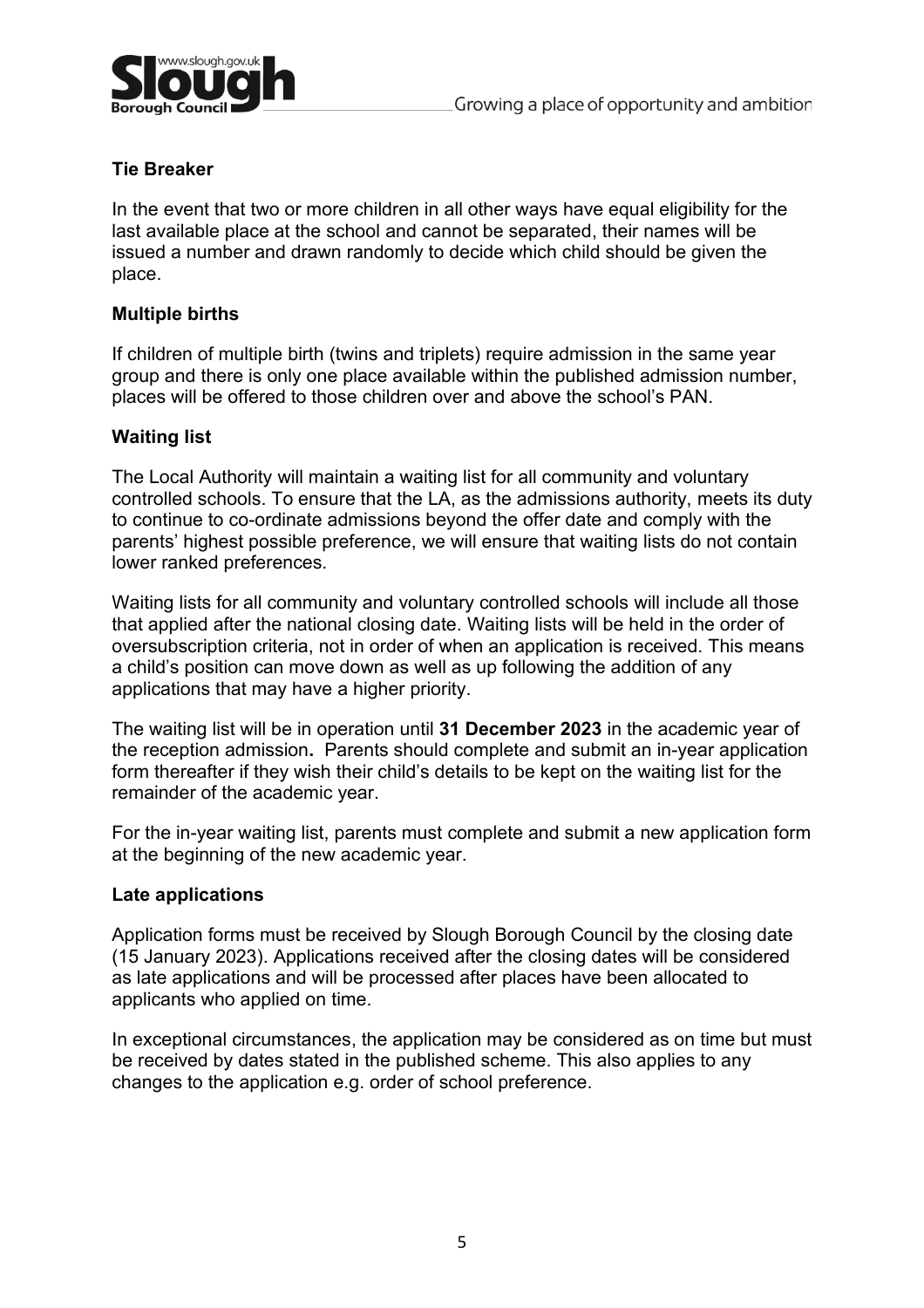

# **Definitions and notes**

The following definitions will apply to all community and voluntary controlled schools in Slough.

#### **Distance**

Distance will be measured in a straight line using the co-ordinates from the National Property Gazetteer from the centre of the child's home address (including flats) to the school's main gate.

It may be necessary to use other OS maps or online resources for any home address outside of the Slough local authority area not covered by the local authority's computerised distance measuring system. In the case of flats, the priority is that of floor level i.e. ground, first, second etc. in that order.

#### **Home Address**

The home address is the address of the parent with whom the child normally lives from Monday to Friday. The address of a relative or childminder, or where the child stays or sleeps because of special domestic arrangements or personal circumstances cannot be considered.

#### **Shared responsibility**

When parents live separately but the child lives with both parents at different addresses, the child's home address will be taken to be the address where the child lives for most of the week. If the child spends an equal amount of time with each parent, the address will be taken to be that of the main parent/carer eligible to receive Child Benefit and Child Tax Credit.

If different applications are received for the same child with different addresses, or the Admissions Team is made aware of a dispute between two parents, all applications will be placed on hold and will **not** be processed until such time that:

- one joint application is made; or
- written agreement is provided from **both** parents; or
- a court order is obtained confirming which parent's application carries precedence.

#### **Previously looked after children**

Previously looked after children are children who are looked after but ceased to be so because they were adopted (or became subject to a child arrangements order or special guardianship order).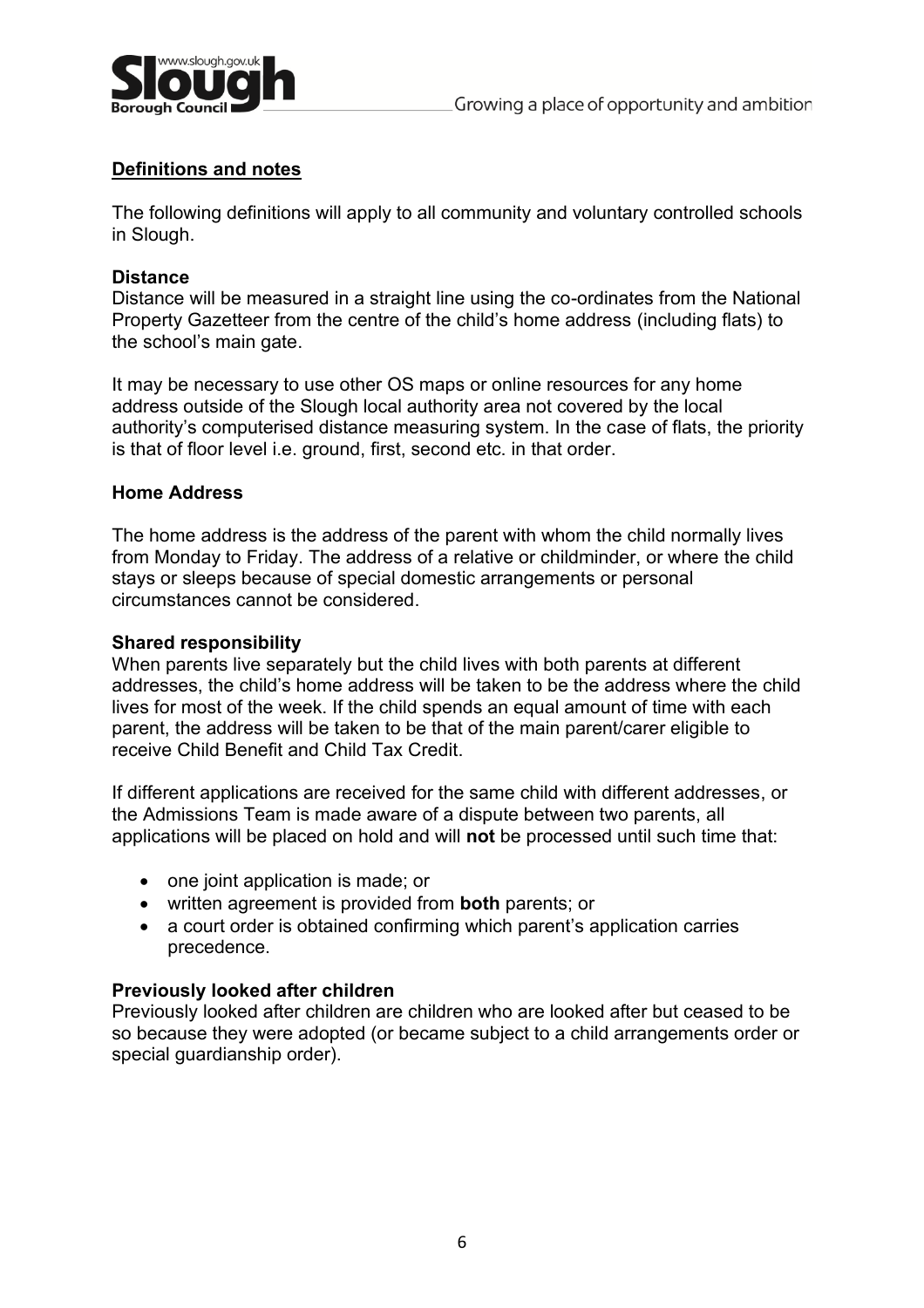



# **Oversubscription criteria for St Mary's C of E Primary School for 2023-24**

St Mary's C of E Primary School is a voluntary controlled school.

The local Authority is the admissions authority for the school.

All children whose Education, Health and Care Plan names the school will be admitted. If the school is not oversubscribed, all applicants will be offered a place.

Where a school is oversubscribed, the order of priority that will be applied for all children is as follows:

#### 1.**Looked after child**

Looked after children and all previously looked after children, including those children who appear (to the admission authority) to have been in state care outside of England and ceased to be in care as a result of being adopted. (See note below)

#### **2.Sibling**

Children who have a brother or sister, half brother or sister, adopted brother or sister, step-brother or sister, foster brother or sister (not cousins), living in the same family unit at the same address as the child on roll at the school - at the time of application and expected to still be on roll at the time of admissions

#### **3.Catchment area**

Children who live in the catchment area of the school

#### **4.Denomination**

Children whose parents have selected the school on denominational grounds.

#### **5.Strong medical and social grounds**

Children who have exceptional medical or social circumstances require attendance at a particular school rather than any other school. The reasons must be fully supported in writing by a professional person involved with the child such as a doctor or social worker. This must show that the school requested is the only school that the child can attend because of the exceptional medical and social needs. All documents must be submitted with the common Application Form (CAF) or with a printed copy of the online form if completed online. (see note below)

#### **6.All other applicants**

All other applicants who live nearest from home to school.

#### **Tie Breaker**

In the event that two or more children in all other ways have equal eligibility for the last available place at the school and cannot be separated, their names will be issued a number and drawn randomly to decide which child should be given the place.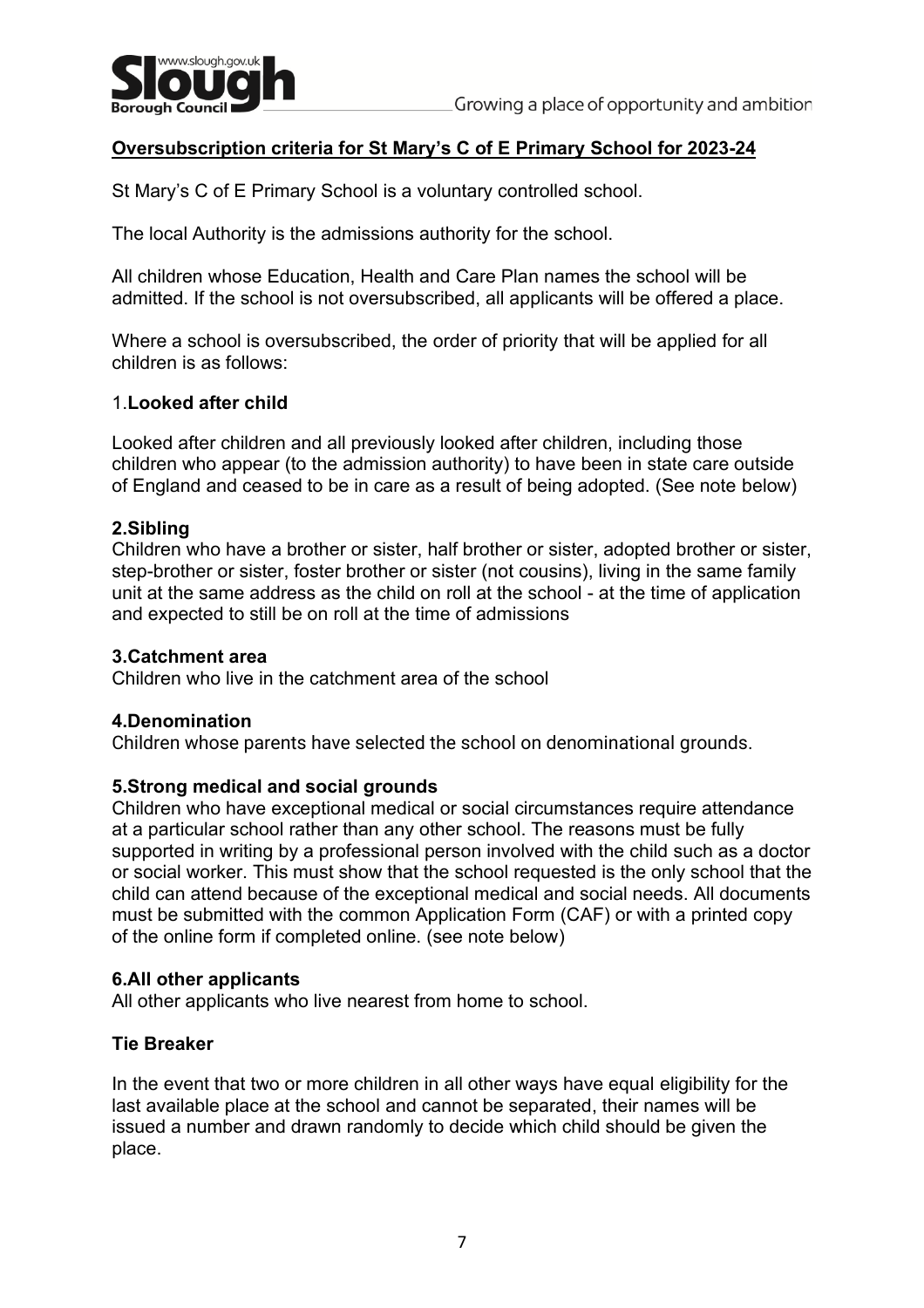

If children of multiple birth (twins and triplets) require admission in the same year group and there is only one place available within the published admission number, places will be offered to those children over and above the school's PAN.

# **Waiting list**

The Local Authority will maintain a waiting list for all community and voluntary controlled schools. To ensure that the LA, as the admissions authority, meets its duty to continue to co-ordinate admissions beyond the offer date and comply with the parents' highest possible preference, we will ensure that waiting lists do not contain lower ranked preferences.

Waiting lists for all community and voluntary controlled schools will include all those that applied after the national closing date. Waiting lists will be held in the order of oversubscription criteria, not in order of when an application is received. This means a child's position can move down as well as up following the addition of any applications that may have a higher priority.

The waiting list will be in operation until **31 December 2023** in the academic year of the reception admission**.** Parents should complete and submit an in-year application form thereafter if they wish their child's details to be kept on the waiting list for the remainder of the academic year.

For the in-year waiting list, parents must complete and submit a new application form at the beginning of the new academic year.

#### **Late applications**

Application forms must be received by Slough Borough Council by the closing date (15 January 2023). Applications received after the closing dates will be considered as late applications and will be processed after places have been allocated to applicants who applied on time.

In exceptional circumstances, the application may be considered as on time but must be received by dates stated in the published scheme. This also applies to any changes to the application e.g. order of school preference.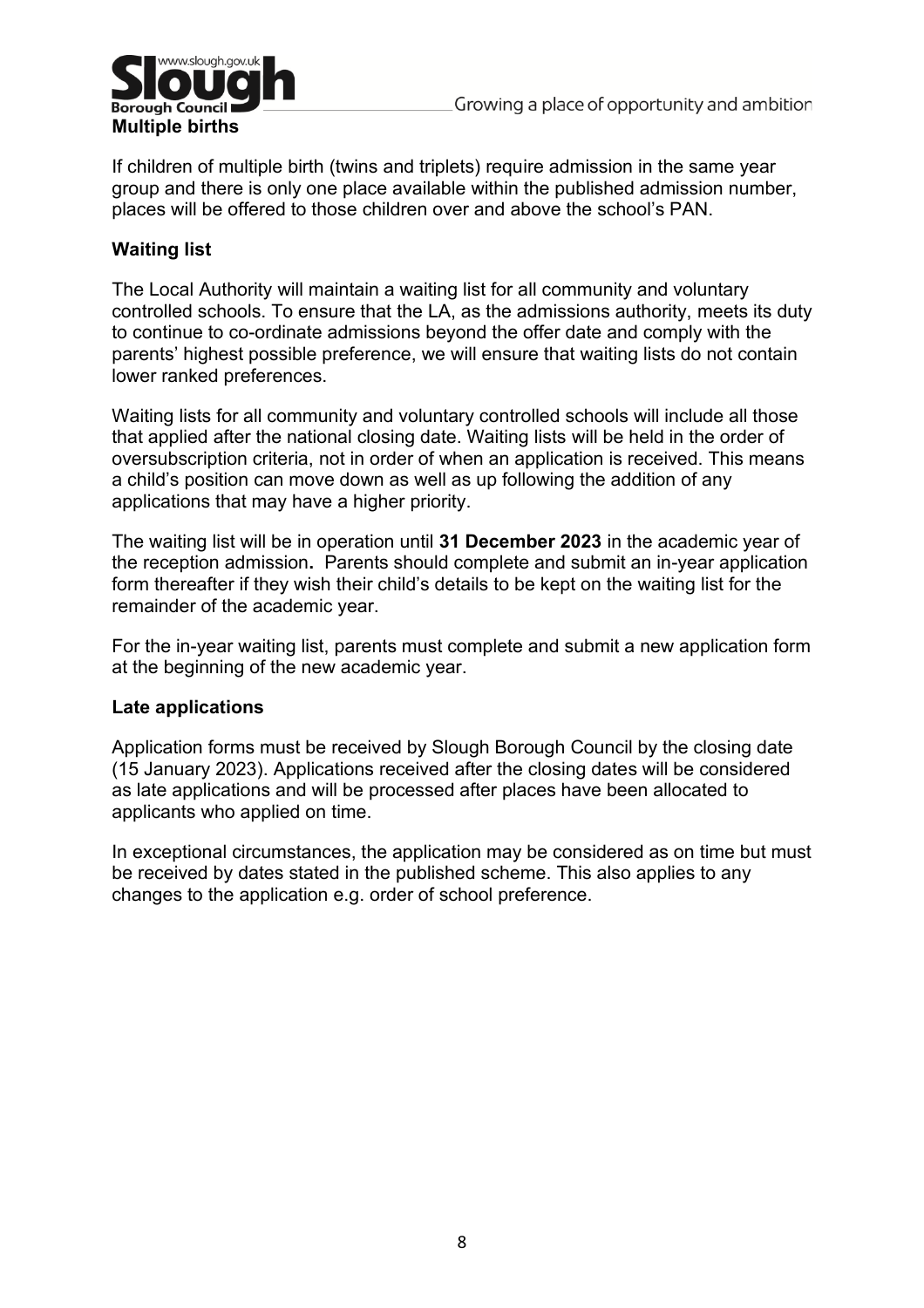



# **Admission of children outside their normal age group**

### **Delayed entry for summer born children**

Children born between 1 April and 31 August are regarded as summer born children.

In exceptional circumstances, summer born children may be admitted to school in a different year group. This is usually due to concerns in relation to a child's development. If parents would like to request for their 'summer born child' to start school outside of their normal age group, and be admitted to reception rather than Year 1, the following process will apply.

Parents will apply for the normal reception year for their child. The normal year in this case, is the academic year when the child will be five years old – between 1 September and 31 August.

When parents apply, they will inform the School Admissions Team in writing, that you do not wish to send their child to school until the September after their fifth birthday and **request** that their child is admitted **out of their normal age group** – to reception rather than Year 1. The parent's letter or email would include reasons for their request and any evidence to support their case.

#### **Evidence could show:**

- whether your child is summer born
- **\*** information about their child's personal, social, emotional development and academic development
- **\*** if relevant, the child's medical history and views of a medical professional
- \* whether your child has previously been educated out of year group
- \* whether your child was born prematurely

The local authority, as the admissions authority will look at each case on its merits, taking into account the child's best interest and either agree or refuse the request on that basis. We will seek views of the headteacher of the school where the child is most likely to be allocated a school place before a decision is taken. We may also take into account the views of the manager of their current early years setting and other professionals. We will make sure parents are aware of whether their request for admission out of year group has been agreed before the final offers are made in April. Any reasons for refusal will be shared with the parent.

If a parent's request is refused, the child will still be considered for admission to their normal age group. If we agree to the request, the child will be admitted into reception rather than Year 1 the following year; but they would need to apply again for a reception place for that year. **Please note the decision to agree to delay a child does not guarantee that a place will be available, as this depends on the**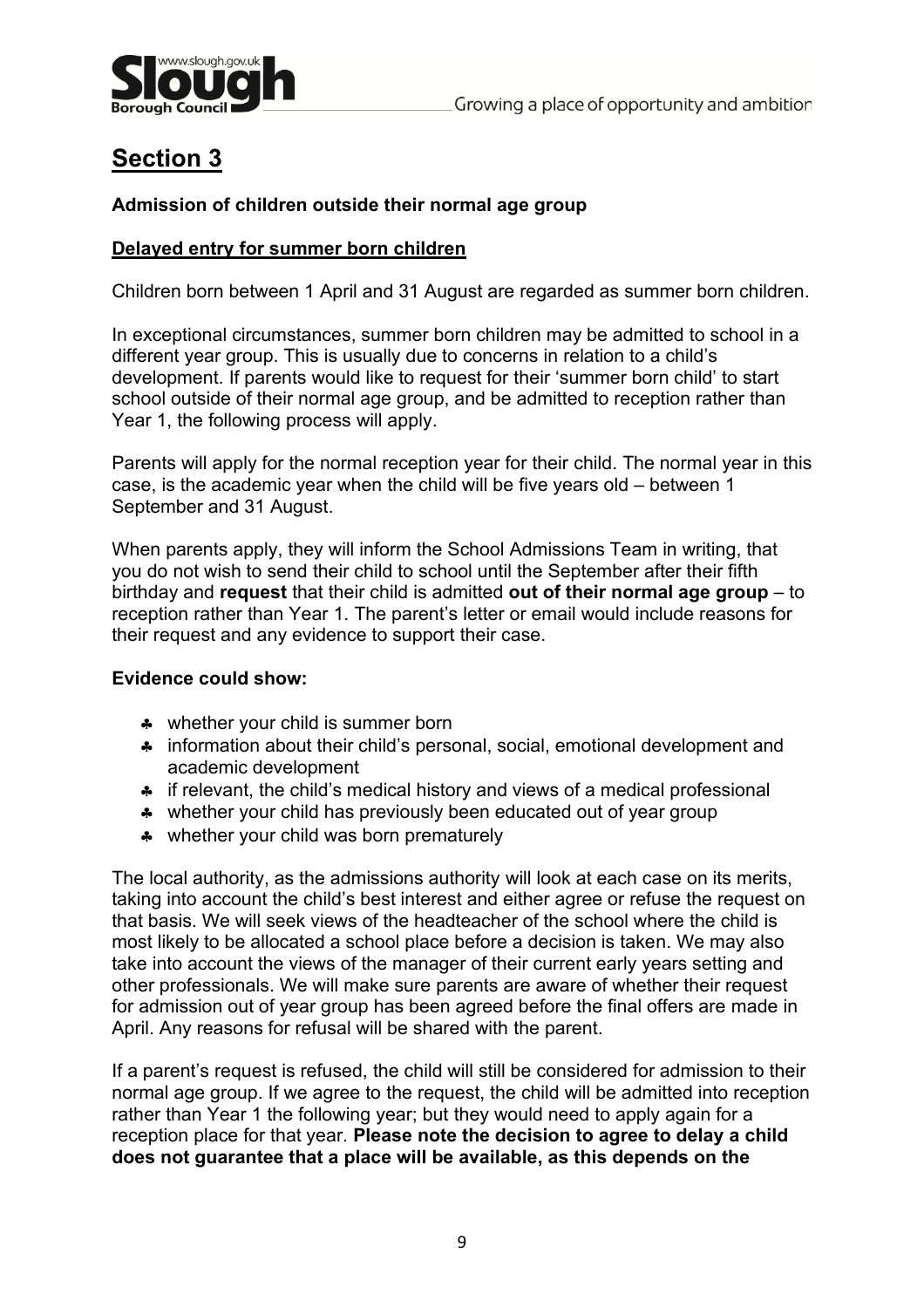Growing a place of opportunity and ambition



**number of applications for entry in that year and it is not possible to reserve a place until the following year.** 

Requests for admission out of the normal year group will be considered alongside other applications made at the same time. An application from a child who would 'normally' be a Year 1 child for a reception place will be considered alongside applications for reception. There is no statutory right of appeal if a request is not agreed.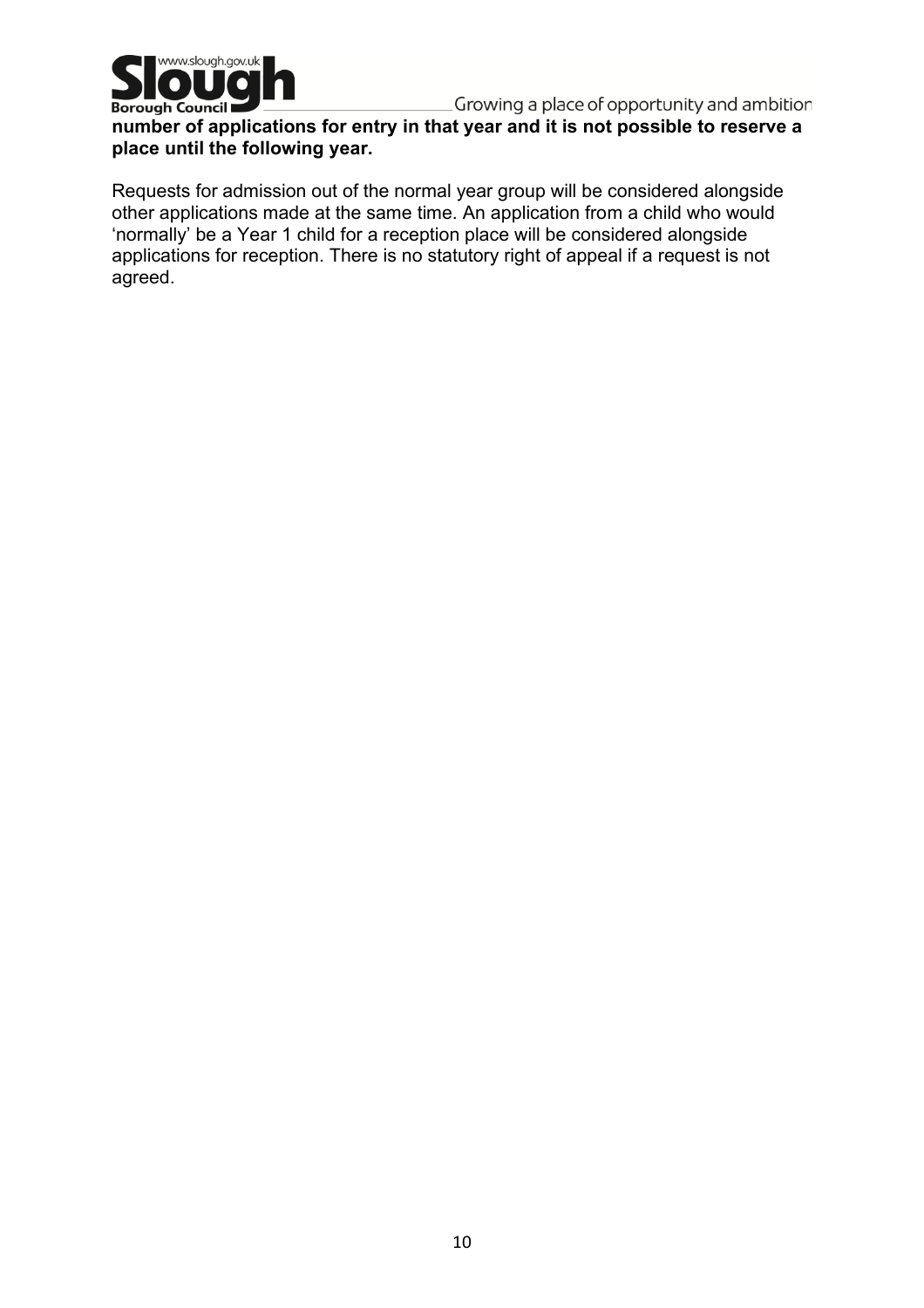

### **Deferred entry to school in the same academic year**

If parents feel that ther child is not ready to start school in the September following their fourth birthday, they can either arrange for their child to attend part-time until they reach statutory school age, or defer the date your child is admitted to the school until later on in the Reception year. If the child's entry is deferred, the school must hold your child's place and not offer it to another child. The child must also start school in the school year for which the offer was made. The latest your child can start school is at the beginning of the summer term 2023.

If you wish to defer their child's entry, they will need to confirm this with the school where their child has been offered a reception place. They may also need to confirm this with the early learning provider so that their child can continue to receive their free early learning entitlement.

#### **Part-time**

Parents/carers can opt for their child to attend part-time until the child reaches compulsory school age but will need to discuss this with the school at which their child has been offered a place.

#### **Right Of Appeal**

If a parent is unhappy with the school place their child has been offered, they have a right to appeal to the independent appeals panel. Information relating to appeals with the timetables for appeals to be heard will be on the Slough Borough Council website.

Parents can only appeal for a school for which they have expressed a preference and have been refused. The appeals panel is binding on both the local authority (as admissions authority) and the on parents/carers.

#### **Withdrawal of offer of a school place**

The local authority (as admissions authority) will withdraw an offer of a school place:

- If the offer was made in error
- Parents fail to respond within a reasonable period of time
- It is established that the offer was obtained through a fraudulent or intentionally misleading application